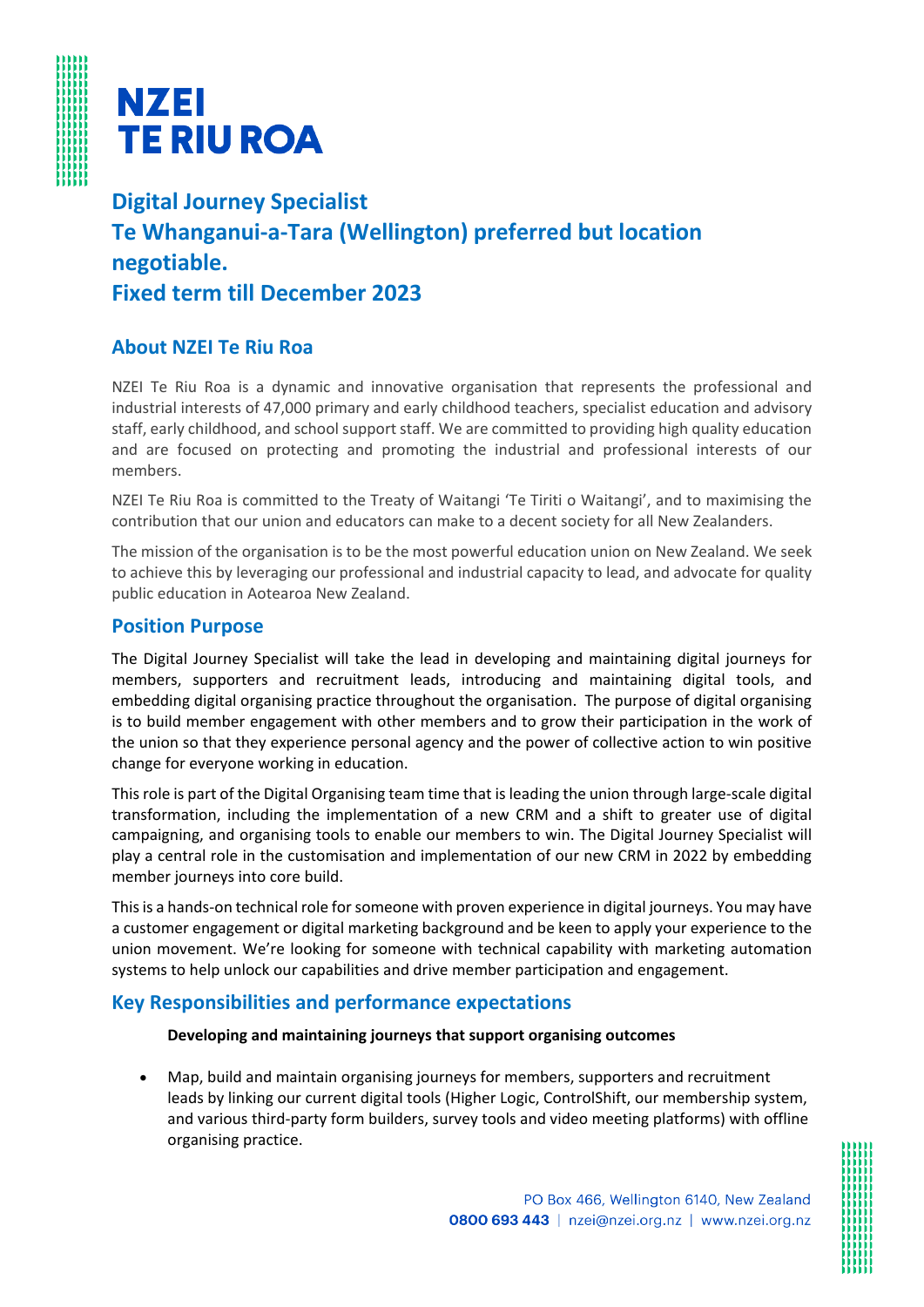# **NZEI TE RIU ROA**

- Support the scoping, customisation and implementation of the new CRM, and integrations including Higher Logic to ensure it enables data integration across tools and supports logical journeys of engagement for our members.
- Experience in copy writing and to create consistent and targeted messages to different audiences and that lead to recipients taking action and/or joining NZEI Te Riu Roa
- Capability with conversion optimisation tools (e.g. Google Analytics)
- Plan, document, and implement journeys to achieve campaign or organising goals more efficiently.
- Use data according to organisation privacy policies
- Proactively contribute ideas and develop tests to improve engagement journeys
- Find innovative ways to integrate digital tools

### **Educating, building capacity, and embedding practice**

- Work with the digital organising team to embed digital journey thinking and building digital capacity across the organisation. This involves upskilling and coaching others across the organisation to use digital tools effectively and connect online to offline organising.
- Work with the Director of Communications and the communications team to and develop engagement strategies around communications tactics.
- Identify and coach digital leaders to lead change processes and support training to all staff with varying skills and priorities.
- Work with the Director of Organising, lead organisers and field teams to integrate digital journeys into field organising practice.
- Work with the Director of Campaigns and the campaign team to build journey thinking and practice into campaign design.
- Work to understand field and campaign goals and priorities and offer solutions
- Being the go-to specialist for advice and implementation on digital journeys and engagement.

### **Monitoring, analysis and improvement**

- Proactively monitor and report on the performance of our journeys, sign up forms and digital interactions and suggest areas for improvement.
- Run tests and work with others to implement improvements across the campaign, communications, and organising teams.
- Research and stay up to date with digital engagement best practice.

### **Work collaboratively & effectively with others**

- Work collaboratively with the digital organising team to implement a digital organising strategy.
- Communicate with empathy, understanding, and care for others.
- Work effectively as part of a team.

### **Undertake any other duties consistent with the overall purpose of the position as determined by the Digital Lead.**